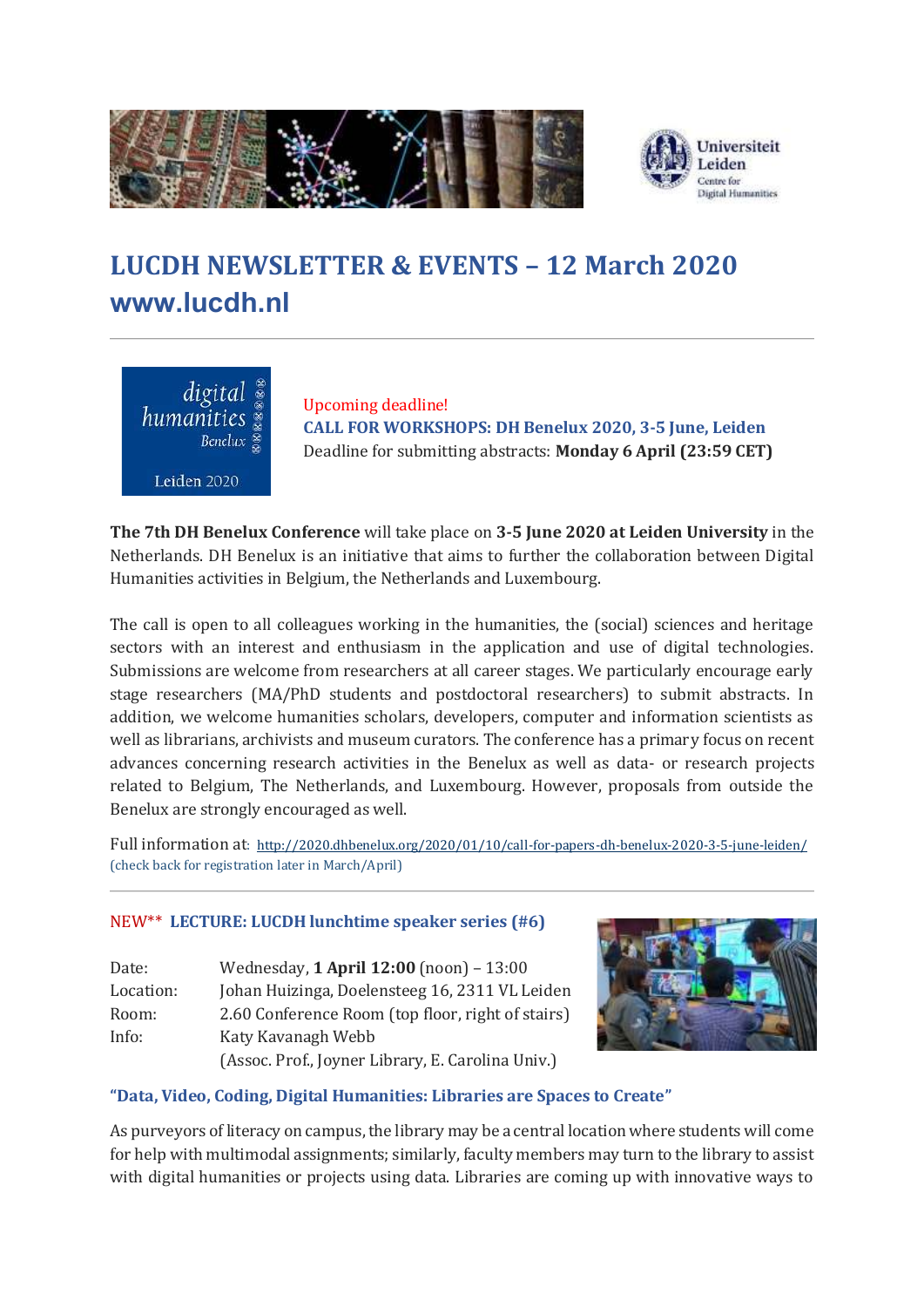engage patrons in this dialog and teach technology skills to their users. Some are creating creative spaces, such as data visualization labs, digital humanities labs, makerspaces, media labs, and knowledge markets. Others are hiring a librarian or technical staff to consult with users.

This talk will be an overview of some of these innovative spaces with a focus on Digital Humanities Labs, as well as an introduction of services generally offered by libraries that build media and data literacy. Dr. Webb will draw on the case studies from her research and a book on the topic entitled, *[Development of Creative Spaces in Academic Libraries: A Decision Maker's Guide](https://catalogue.leidenuniv.nl/primo-explore/fulldisplay?docid=TN_pq_ebook_centralEBC5313191&vid=UBL_V1&lang=en_US&context=PC) (2018). (Available* from the University of Leiden Library).

## NEW\*\* **LUCDH Studium Digitale Workshop**

| "An Introduction to Text Mining in the Humanities"               |
|------------------------------------------------------------------|
| with Alex Brandsen (Digital Archaeology, Faculty of Archaeology) |

| Date:     | Friday, 27 March 2020                                                              |
|-----------|------------------------------------------------------------------------------------|
| Time:     | $13:00 - 17:00$                                                                    |
| Location: | Lipsius, Cleveringaplaats 1,                                                       |
| Website   | <b>LUCDH</b> Events                                                                |
| Email:    | There are a few spaces left for this month's Studium Digitale. Please email Alison |
|           | at <u>lucdh@hum.leidenuniv.nl</u> if you would like a place reserved.              |

A lot of humanities research uses text data, and being able to automatically analyse these texts is often of great benefit. In this workshop, you will learn the basics of using machine learning for text mining, using the free tool RapidMiner. We will first inspect the data, clean the data, create a word cloud, and finally perform sentiment analysis on a collection of Tweets.

# **Please note that for the sentiment analysis (part 1), you will need to bring your own laptop. If possible, please instal[l RapidMiner](https://my.rapidminer.com/nexus/account/index.html#downloads) before the workshop (choose the 30 day trial license).**

A second (optional) part of the workshop is to work with Python and Jupyter notebook to perform distant reading of English children's literature 1789-1914 for the representation of insects and other creepy crawlies.

Both parts are aimed at beginners, and we assume you have no previous knowledge of coding or machine learning.

## **LUCDH SMALL GRANTS – 2020 AWARDS**



Find inspiration from Leiden University researchers on digital applications in the humanities.

Read descriptions of the 14 research projects supported this year by the LUCDH Small Grants program: [https://www.universiteitleiden.nl/en/humanities/centre-for-digital](https://www.universiteitleiden.nl/en/humanities/centre-for-digital-humanities/projects/small-grant-projects)[humanities/projects/small-grant-projects](https://www.universiteitleiden.nl/en/humanities/centre-for-digital-humanities/projects/small-grant-projects)